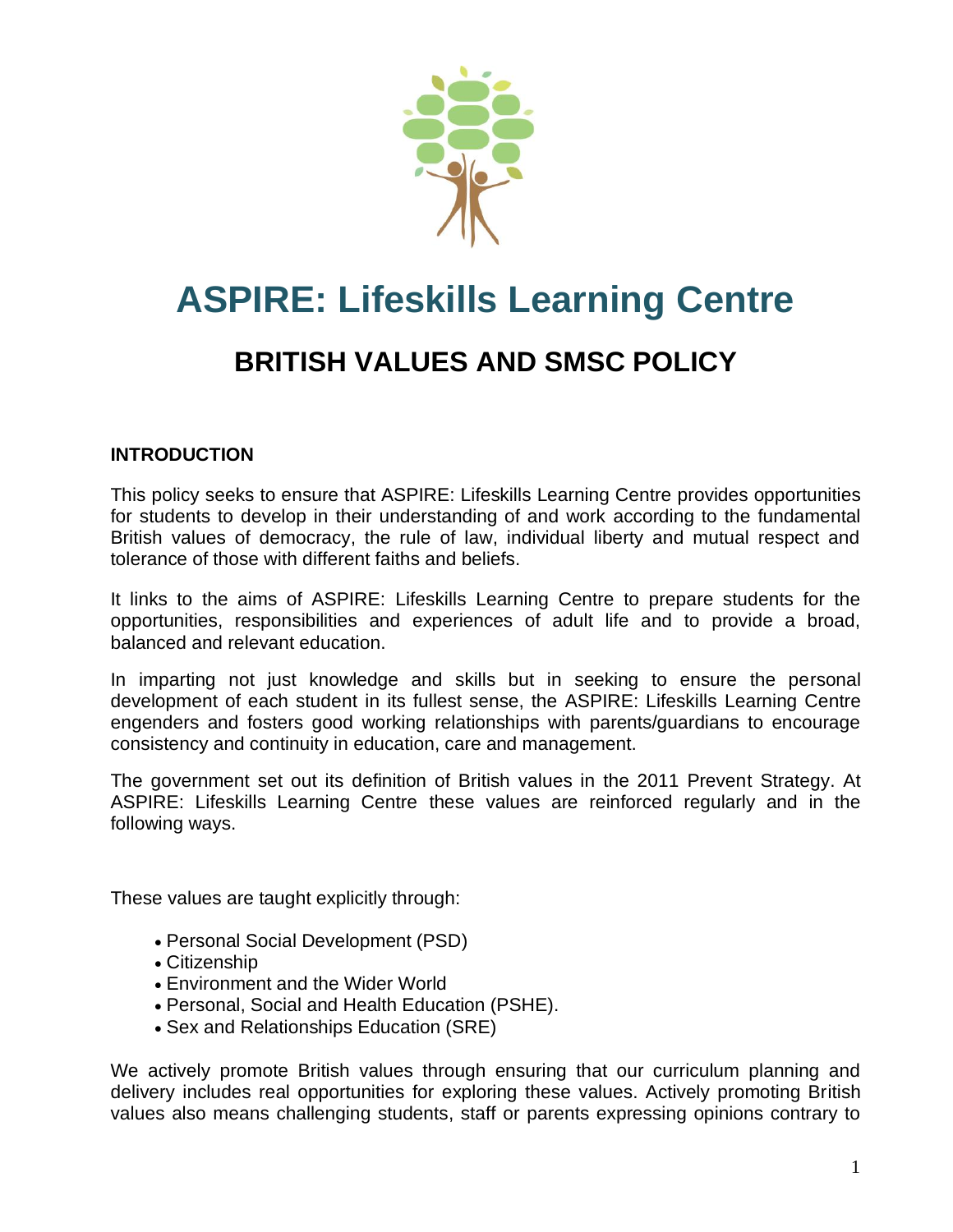fundamental British values, including 'extremist' views. At ASPIRE: Lifeskills Learning Centre we uphold and teach students the British values which are defined as:

- Democracy
- Rule of law
- Individual liberty
- Mutual respect
- Tolerance of those with different faiths and beliefs

At ASPIRE: Lifeskills Learning Centre we recognise that the personal development of students, spiritually, morally, socially and culturally (SMSC) plays a significant part in their ability to learn and achieve. We therefore aim to provide an education that provides students with opportunities to explore and develop:

- Their own values and beliefs,
- Spiritual awareness,
- High standards of personal behaviour,
- A positive, caring attitude towards other people,
- An understanding of their social and cultural traditions
- And an appreciation of the diversity and richness of the cultures.

# **THE NATURE OF DEVELOPMENT OF BRITISH VALUES**

The values of democracy, rule of law, individual liberty, mutual respect and tolerance of those with different faiths and beliefs are inter-related. As a Lifeskills Learning Centre it is important to reflect on each area individually in order to analyse and monitor for the purpose of ensuring progress and self-improvement. However, there is much overlap between them.

All students at ASPIRE: Lifeskills Learning Centre have a diagnosis of Autism and may have an additional learning disability. The areas of difficulty specific to Autism affect relationships, communication, understanding and imagination. These difficulties impinge on how our students learn and view things. In addition, the majority of people with Autism do not understand that other people have their own plans, thoughts and points of view. They have difficulty in understanding the beliefs, attitudes and emotions of others. In not comprehending that others' think differently from themselves, our students have problems relating socially and in communicating. In understanding these issues, it makes us appreciate the difficulties our students have in accessing the concept of values which are, by their very concept, often abstract, involving exploring attitudes, emotions and selfreflection. The method of accessing and teaching these concepts to our students is addressed under 'Implementation'.

# **AIMS**

- To develop own values and attitudes, and understanding and tolerance of the values, faiths, attitudes and beliefs of others.
- To develop understanding of the laws which govern us and why these need to be abided by to keep us safe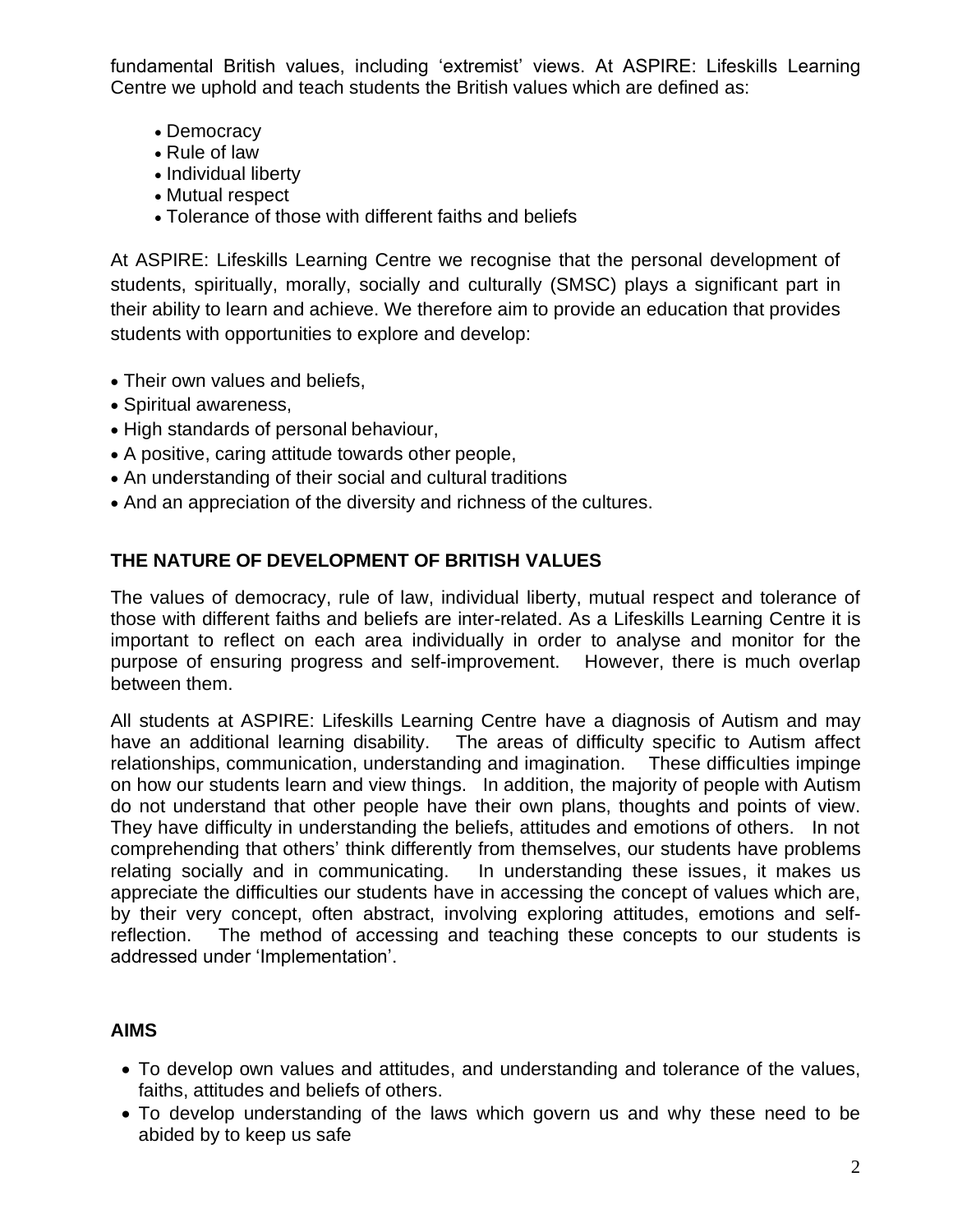- To develop notions of tolerance and truth
- To develop an understanding of the need for the viewpoint of others to be taken into account when decision making
- To develop understanding and awareness of basic human rights, including individual liberty
- To develop an understanding of the needs, feelings and rights of others and demonstrate respect towards others
- To develop an awareness of self and others and the roles they play in society
- To develop some experience, understanding and knowledge of religions, cultures and beliefs
- To provide opportunities for students to respond to the initiatives of others, to interact and to work co-operatively with others.

#### **ENTITLEMENT**

It is a statutory requirement that schools should encourage students' development within the area of British Values. There is no expectation that this development should stem directly from a separate curriculum area's scheme of work. No single system or procedure is responsible for this development; however, the ASPIRE: Lifeskills Learning Centre endeavours to provide an ethos where such development can take place through the general day to day quality of relationships.

Due to the difficulties of students with Autism in readily accessing some aspects of SMSC (Social, Moral, Social, Cultural) development, some areas of the ASPIRE: Lifekills Learning Centre's life will have a greater part to play in the process of these characteristics than others.

#### **IMPLEMENTATION**

Each student's personal growth and spiritual appreciation is enhanced by engaging in a wide and varied curriculum, where moral understanding permeates all learning experiences.

ASPIRE: Lifeskills Learning Centre has some more formal structures which contribute to the general development of the development of British Values. These underpin the moral code and social relationships, which exist within our Lifeskills Learning Centre and provide opportunities for personal development, reflection and interaction with others.

#### **THE CURRICULUM**

The ASPIRE: Lifeskills Learning Centre curriculum is broad, balanced and relevant to the range of needs demonstrated by our students. Citizenship and PSHE are an integral part of the curriculum at our Lifeskills Learning Centre.

Throughout the day students are encouraged to explore attitudes and emotions, to express opinions and choices and to respect the views and rights of others. They are taught to communicate and to interact with others across all settings throughout their curriculum, within the Lifeskills Learning Centre and the local community.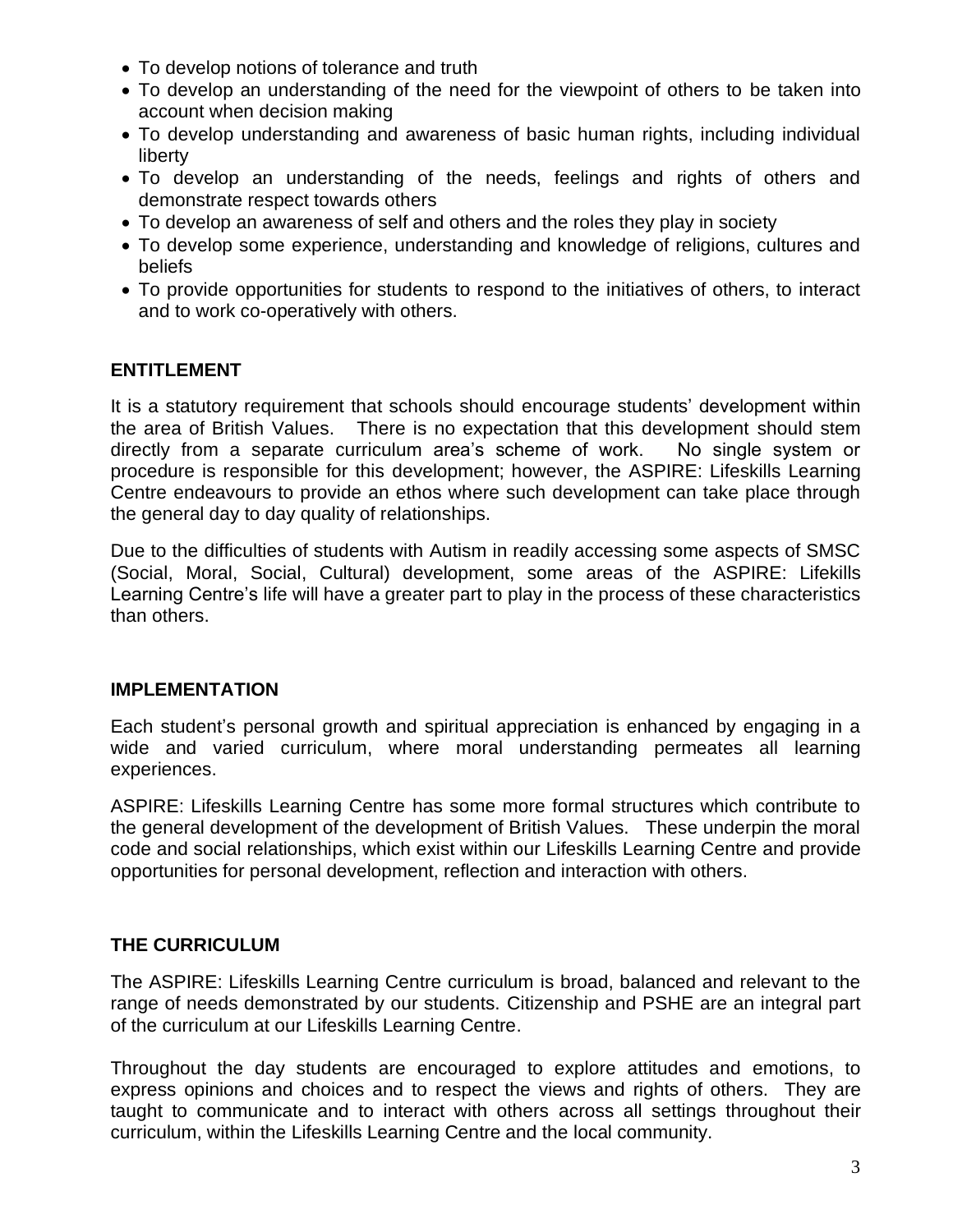#### **INDIVIDUAL LIBERTIES**

Within the ASPIRE: Lifeskills Learning Centre, students are actively encouraged to make choices, knowing that they are in a safe and supportive environment. We educate and provide boundaries for our students to make choices safely, through the provision of a safe environment, a planned curriculum and an empowering education. Students are encouraged to know, understand and exercise their rights and personal freedoms and are advised how to exercise these safely, for example through our e-safety teaching and PSHE lessons.

#### **SOCIAL SKILLS**

Throughout the day, opportunities are provided to develop social skills, to work alone or co-operatively with others and to develop an awareness of the needs of others.

#### **COMMUNITY BASED EDUCATION**

Pupils at ASPIRE: Lifeskills Learning Centre need opportunities to generalise their skills beyond the Learning Centre environment and into the diversity of the community within which they are learning. Weekly visits to shops, cafes, libraries, and parks; in addition to special trips to museums, art galleries, cinema or theatre, enable them to practise life and social skills and to establish patterns of behaviour. These visits into the local community also contribute to the development of their understanding and application of British Values.

# **ETHOS AND RULES**

The ASPIRE: Lifeskills Learning Centre has policy documents on the management of behaviour and the Lifeskills Learning Centre rules are shared with all students. Students are taught the importance of adhering to these rules and begin to understand right and wrong, tolerance of others and their environment and to show care and consideration of the environment and others.

All students have an individual support plan which gives clear information as to how staff and all adults will interact and address the behavioural needs of students in order to reduce inappropriate behavior. Social stories and reward charts are used to positively shape the behaviour of students and to teach appropriate forms of behaviour.

# **DEMOCRACY**

The rule of law

The importance of laws and rules, whether they are those that govern the class, the Lifeskills Learning Centre or the country, are consistently reinforced. Students are taught the value and reasons behind laws, that they govern and protect us, the responsibilities that this involves and the consequences when laws are broken.

#### Mutual respect

Respect is one of the core values in the ASPIRE: Lifeskills Learning Centre. This can be seen and felt in our pervading ethos in the Centre. The students know and understand that it is expected and imperative that respect is shown to everyone, whatever differences we may have and to everything, however big or small.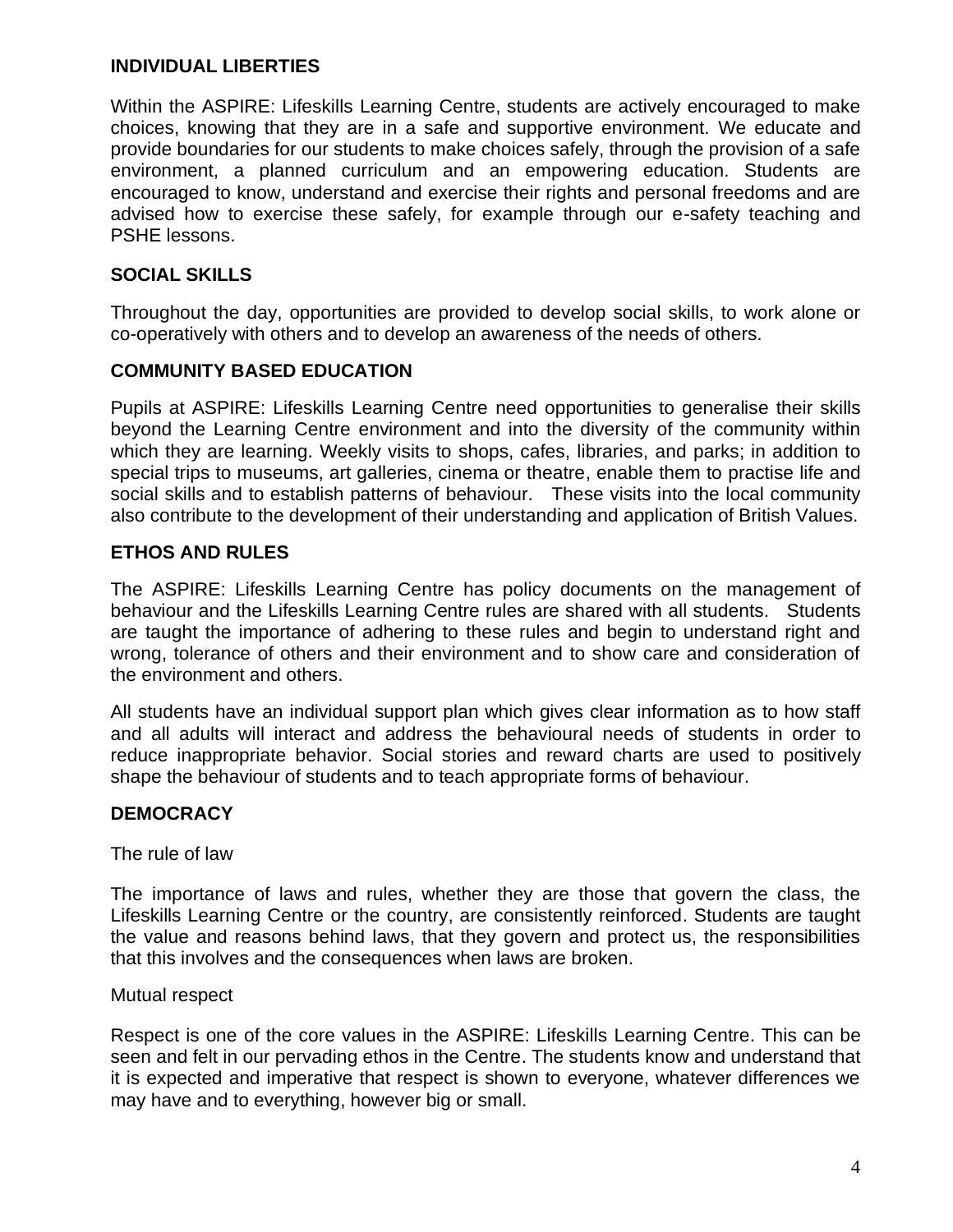The core value of respect at ASPIRE: Lifeskills Learning Centre underpins our work every day, both in and outside of the Lifeskills Learning Centre. Students and staff alike, including visitors, are challenged if they are disrespectful in any way.

Tolerance of those with different faiths and beliefs

This is achieved through enhancing students' understanding and their place in a culturally diverse society and by giving them opportunities to experience such diversity in our local community. Discussions involving prejudices and prejudiced-based bullying are supported by learning in Citizenship and PSHE.

#### **ASSESSMENT**

The understanding of British Values of our students is assessed through their overall personal development. This will include the collection of a range of qualitative assessments:

- 1. Recording of behaviour incident sheets
- 2. Amendments to individual support plans
- 3. Achievement of ILP targets
- 4. Ability to join in with all timetabled activities

# **COMMUNICATION OPPORTUNITIES**

Every opportunity to foster and to develop communication should be taken throughout the ASPIRE: Lifeskills Learning Centre day.

Specific opportunities will be achieved through

- Listening establishing relationships, interacting with others, appreciating others' feelings
- Talking conveying information, view or opinion, establishing relationships, interacting with others, expressing feelings
- Reading obtaining information, appreciating the feelings of others
- Writing conveying information, expressing feelings, ordering, clarifying, recording and reflecting on ideas, opinions and experiences.

#### **SMSC**

SMSC is a dimension of the whole Learning Centre experience, which makes the curriculum relevant, stimulating, creative and fun. It enriches each subject and the ethos of ASPIRE: Lifeskills and is an essential ingredient of Learning Centre success.

#### SPIRITUAL DEVELOPMENT

*At ASPIRE: Lifeskills Learning Centre we aim to provide learning opportunities that will enable students to:*

• Sustain their self-esteem in their learning experience.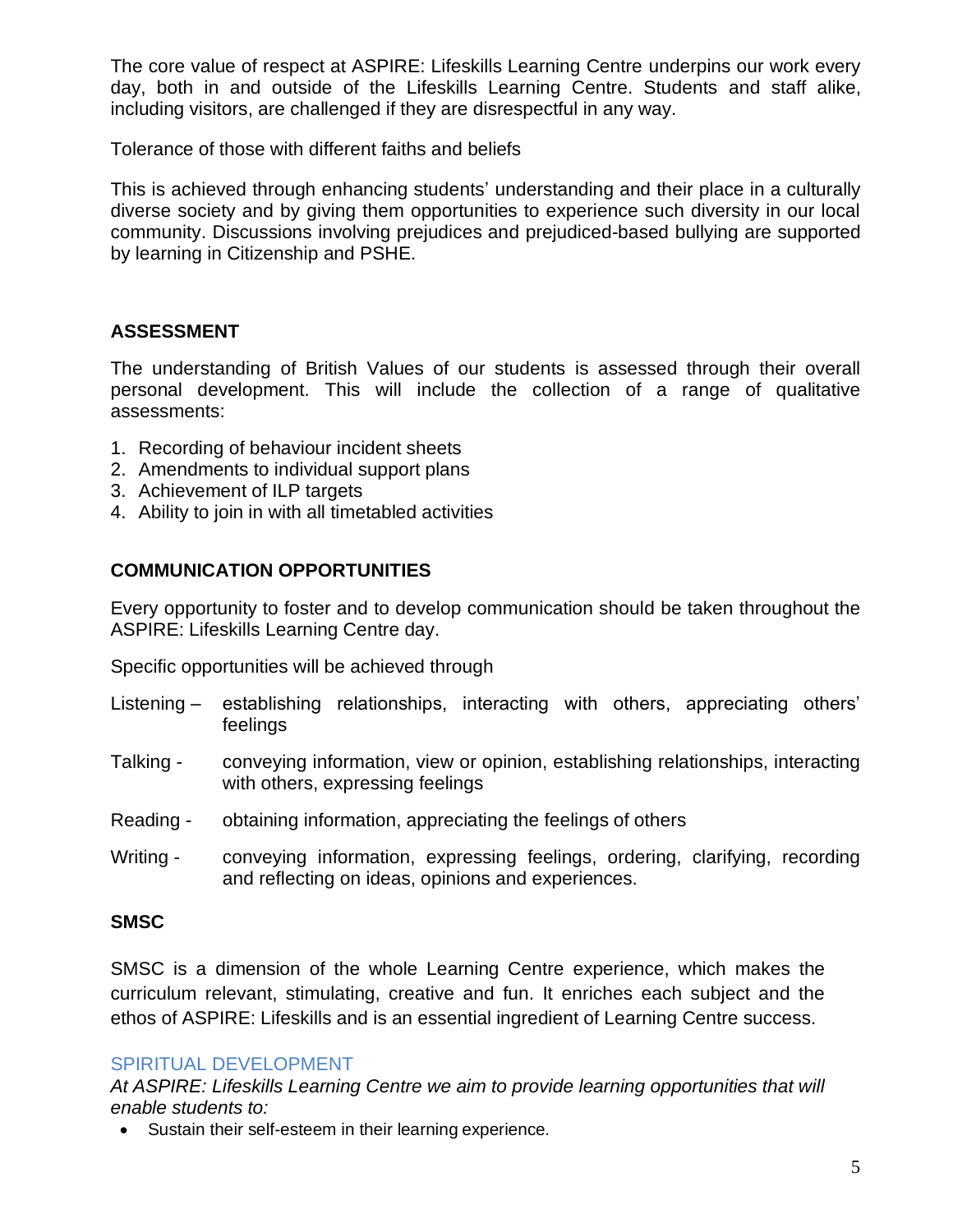- Develop their capacity for critical and independent thought.
- Foster their emotional life and express their feelings
- Experience moments of stillness and reflection.
- Discuss their beliefs, feelings, values and responses to personal experiences.
- Form and maintain worthwhile and satisfying relationships
- Reflect on, consider and celebrate the wonders and mysteries of life.

#### MORAL DEVELOPMENT

*At ASPIRE: Lifeskills Learning Centre we aim to provide learning opportunities that will enable students to:*

- Recognise the unique value of each individual.
- Listen and respond appropriately to the views of others.
- Gain the confidence to cope with setbacks and learn from mistakes.
- Take initiative and act responsibly with consideration for others.
- Distinguish between right and wrong.
- Show respect for the environment.
- Make informed and independent judgements.

#### SOCIAL DEVELOPMENT

*At ASPIRE: Lifeskills Learning Centre we aim to promote opportunities that will enable students to:*

- Develop an understanding of their individual and group identity.
- Learn about service in the school and wider community.

#### CULTURAL DEVELOPMENT

*At ASPIRE: Lifeskills Learning Centre we aim to promote opportunities that will enable students to:*

- Recognise the value and richness of cultural diversity in Britain, and how these influenced individuals and society.
- Develop an understanding of their social and cultural environment.
- Develop an understanding of Britain's local, national, European, Commonwealth and global dimensions.

As a Learning Centre we recognise the importance of these values because:

- People, staff as well as students, achieve better when they feel valued.
- Our beliefs and values influence the way we behave and the community that we live in.
- Education is about the development of the whole person.

#### TEACHING AND ORGANISATION

Development in SMSC will take place across all curriculum areas, within activities that encourage students to recognise the spiritual dimension of their learning, reflect on the significance of what they are learning, and to recognise any challenges that there may be to their own attitude and lifestyle. Staff will inspire students through the enthusiasm for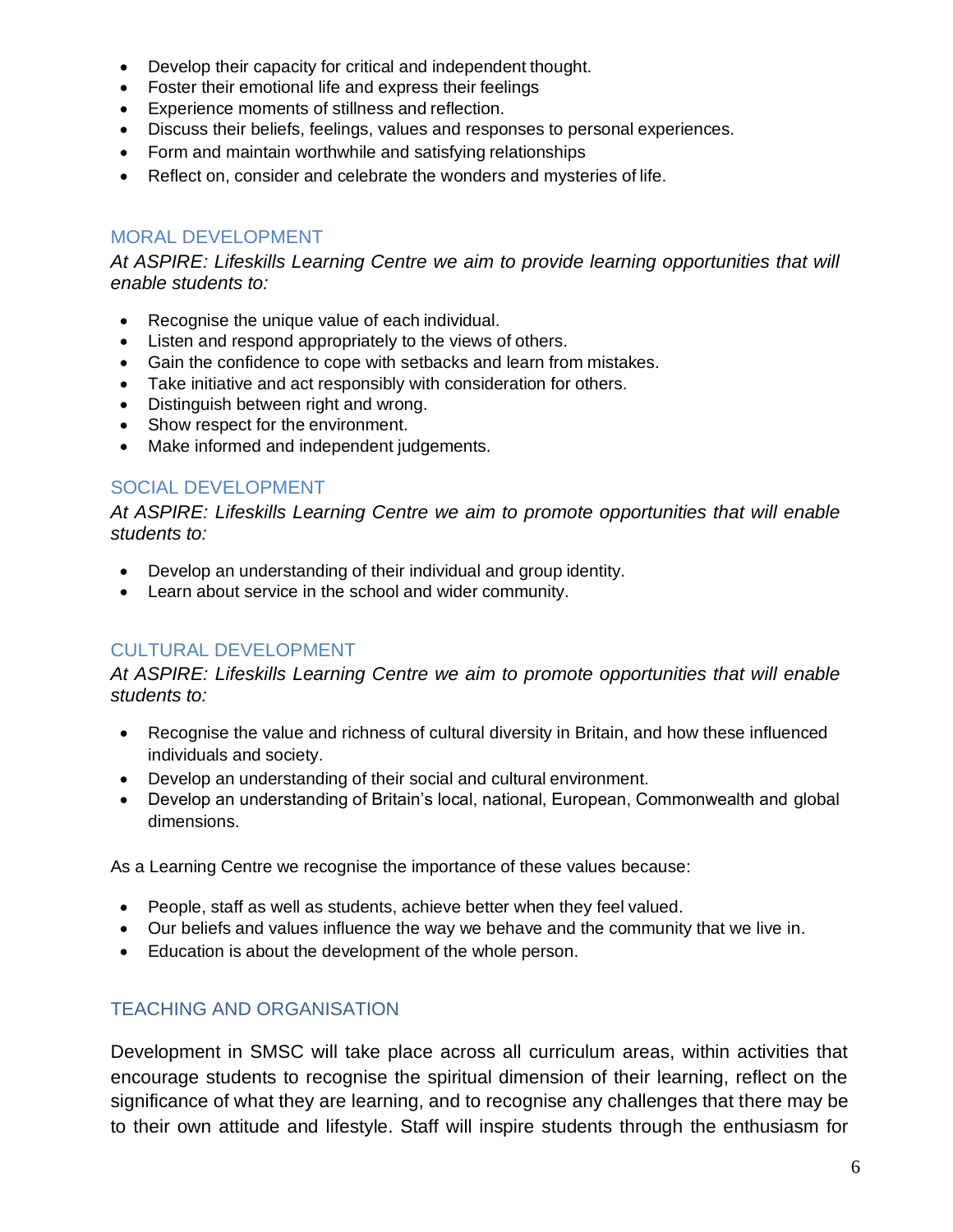and modelling of learning. Staff at ASPIRE: Lifeskills Learning Centre will use creative strategies and challenging questions to engage students in their learning and relate it to their own experiences.

All curriculum areas should seek illustrations and examples drawn from as wide a range of cultural contexts as possible.

#### *Class discussions will give students opportunities to:*

- Talk about personal experiences and feelings.
- Express and clarify their own ideas and beliefs.
- Speak about difficult events, e.g. bullying, death etc.
- Share thoughts and feelings with other people.
- Explore relationships with friends/family/others.
- Consider others needs and behaviour.
- Show empathy.
- Develop self-esteem and a respect for others.
- Develop a sense of belonging.
- Develop the skills and attitudes that enable students to develop socially, morally, spiritually and culturally – e.g. empathy, respect, open mindedness, sensitivity, critical awareness, etc (for comprehensive list see attached sheet).

#### *Many curriculum areas provide opportunities to:*

- Listen and talk to each other.
- Learn an awareness of treating all as equals, and accepting people who are physically or mentally different.
- Agree and disagree.
- Take turns and share equipment.
- Work co-operatively and collaboratively.

#### *Enriched-Curricular Activities*

Personal development is also enhanced through a wide range of enriched-curricular activities, which provide opportunities for SMSC and for inspiring students to broaden their experience and horizons.

#### LINKS WITH THE WIDER COMMUNITY

- Visitors are welcomed into school.
- The development of a strong home-school link is regarded as very important, enabling parents, teachers and the wider community to work in an effective partnership to make sure that we give our students the best possible environment in which to grow, flourish and learn.
- Students will be taught to appreciate their local environment and community and to develop a sense of responsibility to it.

SMSC at ASPIRE: Lifeskills Learning Centre, and its impact across the curriculum is evaluated through our monitoring and evaluation tool.